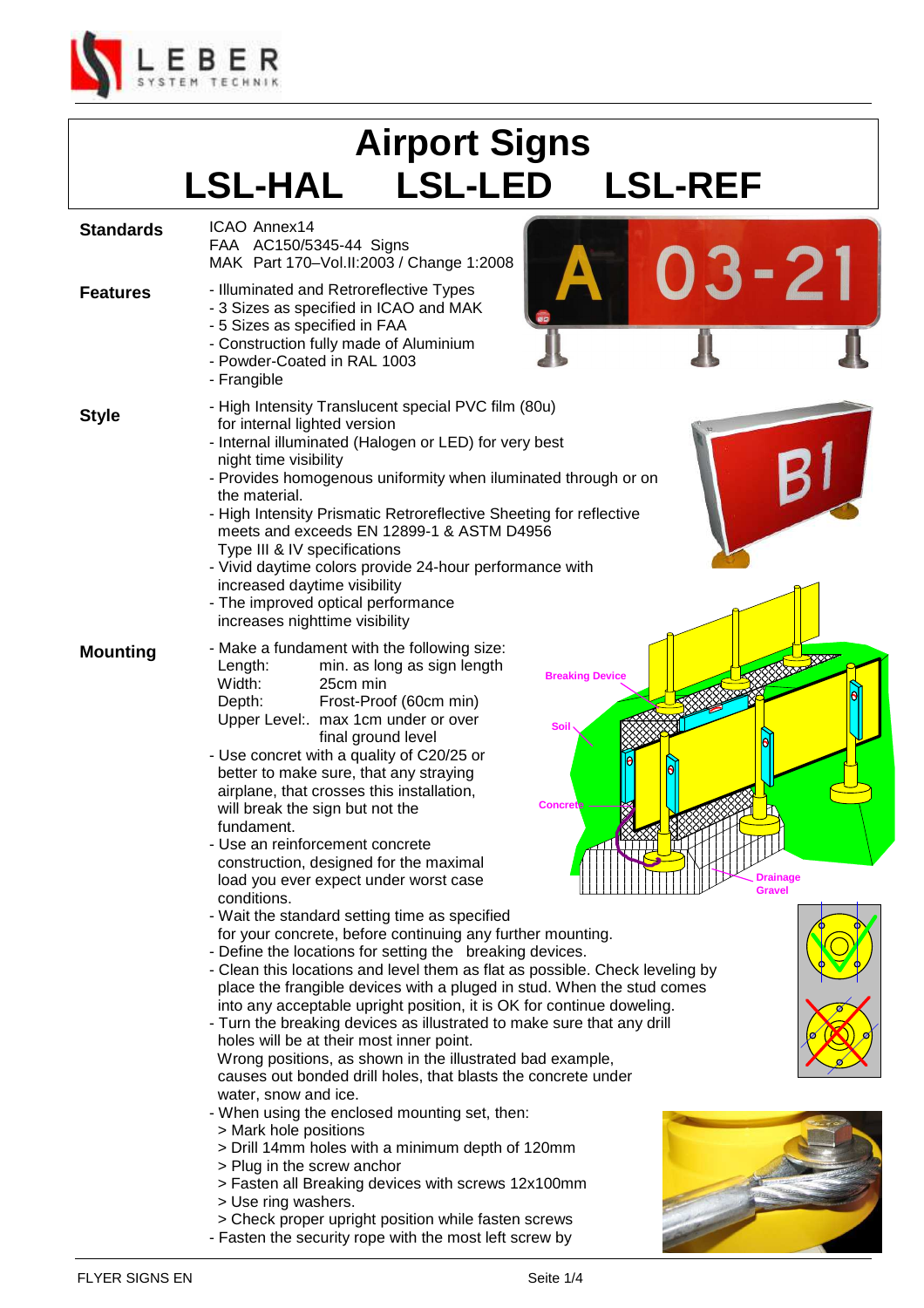

|                 | the use of the two big washer.                                                                                                                                       |  |  |  |  |  |  |  |
|-----------------|----------------------------------------------------------------------------------------------------------------------------------------------------------------------|--|--|--|--|--|--|--|
|                 | - Plug in the studs. Do not fix them.                                                                                                                                |  |  |  |  |  |  |  |
|                 | - Mount the sign by using the enclosed mouting sets.                                                                                                                 |  |  |  |  |  |  |  |
|                 | Do not fasten the unit to make sure, that all together                                                                                                               |  |  |  |  |  |  |  |
|                 | can be shifted into final position.                                                                                                                                  |  |  |  |  |  |  |  |
|                 | - Shift and check the sign for final position.                                                                                                                       |  |  |  |  |  |  |  |
|                 | - Use a spirit leveling unit for checking while fasten                                                                                                               |  |  |  |  |  |  |  |
|                 | all screws.                                                                                                                                                          |  |  |  |  |  |  |  |
|                 | - Also fasten the headless screws in the breaking                                                                                                                    |  |  |  |  |  |  |  |
|                 | device which holds the studs.                                                                                                                                        |  |  |  |  |  |  |  |
|                 | - When thighthend all screws, check the sign by                                                                                                                      |  |  |  |  |  |  |  |
|                 | shaking it. Listen all noises for any untight                                                                                                                        |  |  |  |  |  |  |  |
|                 | parts or screws.                                                                                                                                                     |  |  |  |  |  |  |  |
|                 | - Fix the security rope at the sign with the                                                                                                                         |  |  |  |  |  |  |  |
|                 | enclosed mounting set as follows:                                                                                                                                    |  |  |  |  |  |  |  |
|                 | > Begin from back inner side                                                                                                                                         |  |  |  |  |  |  |  |
|                 | > Use Inox screw M10x40mm                                                                                                                                            |  |  |  |  |  |  |  |
|                 | > Use Washer M10                                                                                                                                                     |  |  |  |  |  |  |  |
|                 | > Stick this from inside to outside through                                                                                                                          |  |  |  |  |  |  |  |
|                 | the one and only hole in the left side flange.                                                                                                                       |  |  |  |  |  |  |  |
|                 | > Use a washer M10 with enlarged outer diameter.                                                                                                                     |  |  |  |  |  |  |  |
|                 | > Place the security rope.                                                                                                                                           |  |  |  |  |  |  |  |
|                 | > Use a washer M10 with enlarged outer diameter.                                                                                                                     |  |  |  |  |  |  |  |
|                 | > Use a self-locking nut M10.                                                                                                                                        |  |  |  |  |  |  |  |
|                 | > Fasten the unit and place security cable and make                                                                                                                  |  |  |  |  |  |  |  |
|                 | shure, that cable does not touch aluminium at any location.                                                                                                          |  |  |  |  |  |  |  |
|                 |                                                                                                                                                                      |  |  |  |  |  |  |  |
| <b>Handling</b> | - Clean surface time to time with smooth cleaner                                                                                                                     |  |  |  |  |  |  |  |
|                 | only - for example with dishwashing liquid.                                                                                                                          |  |  |  |  |  |  |  |
|                 | - Do not jumble Signs while handling. Handle gently.                                                                                                                 |  |  |  |  |  |  |  |
|                 | - Leave Signs in origin package while storing within a                                                                                                               |  |  |  |  |  |  |  |
|                 | temperature range of 0°C to 45°C.                                                                                                                                    |  |  |  |  |  |  |  |
|                 | - Leave Sign in origin package while transporting within a                                                                                                           |  |  |  |  |  |  |  |
|                 | temperature range of -55°C to 65°C.                                                                                                                                  |  |  |  |  |  |  |  |
|                 | - Store Signs under dry conditions only.                                                                                                                             |  |  |  |  |  |  |  |
|                 |                                                                                                                                                                      |  |  |  |  |  |  |  |
| Ordering        | LSL-fyyy-z-hhh-("text"/b:f:r-"text"/b:f:r)-("text"/b:f:r-"text"/b:f:r-)                                                                                              |  |  |  |  |  |  |  |
|                 | first side<br>second side                                                                                                                                            |  |  |  |  |  |  |  |
| Numbers         |                                                                                                                                                                      |  |  |  |  |  |  |  |
|                 | f<br>Number of Faces (1 or 2 for lighted $-$ 1 for retroreflective only)                                                                                             |  |  |  |  |  |  |  |
|                 | $HAL = Halogen Light$<br>ууу                                                                                                                                         |  |  |  |  |  |  |  |
|                 | $LED = LED$ Light                                                                                                                                                    |  |  |  |  |  |  |  |
|                 | REF = Retro-Reflective<br>$S =$ Serial Current 1,8 to 6,6AAC                                                                                                         |  |  |  |  |  |  |  |
|                 | z<br>P = Parallel Voltage 180VAC to 245VAC                                                                                                                           |  |  |  |  |  |  |  |
|                 | $0 = no$ lighing                                                                                                                                                     |  |  |  |  |  |  |  |
|                 | hhh<br>Character Height                                                                                                                                              |  |  |  |  |  |  |  |
|                 | 200mm, 300mm or 400mm for ICAO and MAK                                                                                                                               |  |  |  |  |  |  |  |
|                 | 305mm (12"), 381mm (15"), 457mm (18"), 1016mm (40") and 635mm (25") for FAA<br>Text (Font = "Highway Signs, Series C upper case" or "Series D upper case")<br>"text" |  |  |  |  |  |  |  |
|                 | (Font CALIBRI supports the use of arrows in all directions under SYMBOLS in any Office                                                                               |  |  |  |  |  |  |  |
|                 | b<br>Background-Color (black, yellow, red, blue, white)                                                                                                              |  |  |  |  |  |  |  |
|                 | Foreground-Color (black, yellow, red, blue, white)<br>f                                                                                                              |  |  |  |  |  |  |  |
|                 | Frame (0=without / 1=with)<br>r                                                                                                                                      |  |  |  |  |  |  |  |
|                 |                                                                                                                                                                      |  |  |  |  |  |  |  |

## Examples

LSL-1HAL-S-400-"B"/b:y:0-"03-21"/r:w:0

LSL-2LED-P-400-("03-21"/r:w:0-"B"/b:y:1)-("← A →"/y:b:0)



LSL-1REF-0-300-"A ↘"/y:b:0







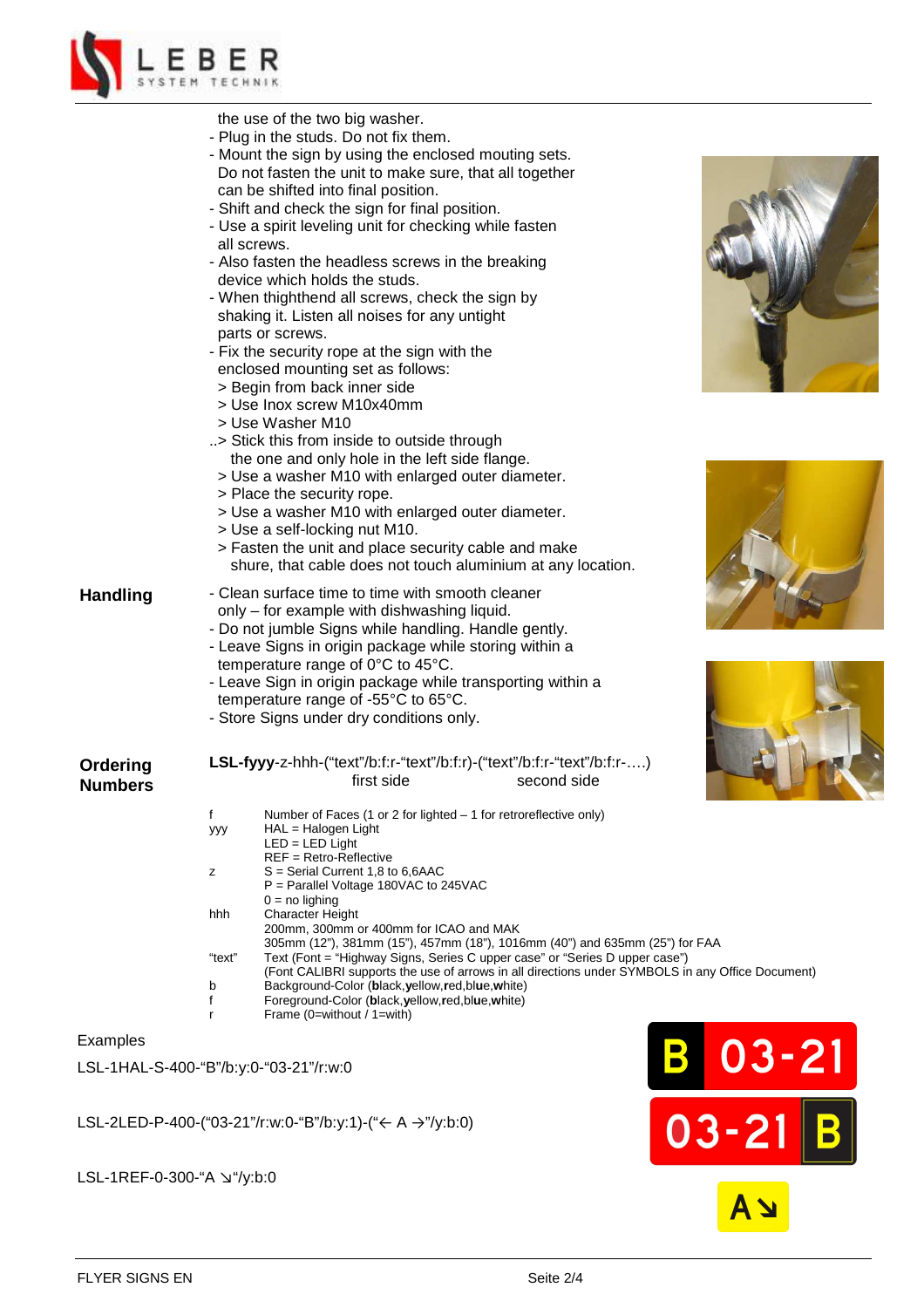

## Technical Data Retroreflective Signs

| Legend<br>Size | Type       | Length | Poles                     |  |  |
|----------------|------------|--------|---------------------------|--|--|
|                |            | [m]    |                           |  |  |
|                |            | 0,389  | $\overline{2}$            |  |  |
|                |            | 0,404  | $\overline{2}$            |  |  |
|                |            | 0,418  | $\overline{2}$            |  |  |
|                |            | 0,448  | $\overline{2}$            |  |  |
|                |            | 0,477  | $\overline{2}$            |  |  |
|                |            | 0,606  | $\overline{3}$            |  |  |
| 200mm          | Reflective | 0,636  | $\overline{3}$            |  |  |
|                |            | 0,665  | $\ensuremath{\mathsf{3}}$ |  |  |
|                |            | 0,694  | $\overline{3}$            |  |  |
|                |            | 0,724  | $\overline{3}$            |  |  |
|                |            | 0,753  | 3                         |  |  |
|                |            | 0,782  | 3                         |  |  |
|                |            |        |                           |  |  |
|                |            | 0,812  | $\overline{3}$            |  |  |
|                |            | 0,453  | $\overline{2}$            |  |  |
|                |            | 0,475  | $\overline{2}$            |  |  |
|                |            | 0,497  | $\boldsymbol{2}$          |  |  |
|                |            | 0,541  | $\overline{2}$            |  |  |
|                |            | 0,685  | $\overline{3}$            |  |  |
|                |            | 0,729  | $\overline{3}$            |  |  |
|                |            | 0,773  | $\overline{3}$            |  |  |
|                |            | 0,817  | 3                         |  |  |
|                |            | 0,861  | $\overline{3}$            |  |  |
|                |            | 0,905  | $\overline{3}$            |  |  |
|                |            | 0,949  | 3                         |  |  |
| 300mm          | Reflective | 0,993  | $\overline{3}$            |  |  |
|                |            | 1,137  | $\overline{4}$            |  |  |
|                |            | 1,181  | $\overline{4}$            |  |  |
|                |            | 1,225  | $\overline{\mathbf{4}}$   |  |  |
|                |            | 1,269  | $\overline{\mathbf{4}}$   |  |  |
|                |            | 1,313  | $\overline{\mathbf{4}}$   |  |  |
|                |            | 1,457  | $\overline{5}$            |  |  |
|                |            | 1,501  | $\mathbf 5$               |  |  |
|                |            | 1,545  | $\overline{5}$            |  |  |
|                |            |        |                           |  |  |
|                |            | 1,589  | $\overline{5}$            |  |  |
|                |            | 1,633  | $\overline{5}$            |  |  |
|                |            | 1,677  | $\overline{5}$            |  |  |
|                |            | 0,516  | $\overline{2}$            |  |  |
|                |            | 0,546  | $\overline{2}$            |  |  |
|                | Reflective | 0,575  | $\overline{2}$            |  |  |
|                |            | 0,734  | $\overline{3}$            |  |  |
|                |            | 0,792  | 3                         |  |  |
|                |            | 0,851  | 3                         |  |  |
|                |            | 0,910  | $\overline{3}$            |  |  |
|                |            | 0,968  | $\overline{3}$            |  |  |
|                |            | 1,027  | 3                         |  |  |
|                |            | 1,086  | $\overline{3}$            |  |  |
| 400mm          |            | 1,244  | $\overline{4}$            |  |  |
|                |            | 1,303  | $\overline{4}$            |  |  |
|                |            | 1,362  | $\overline{4}$            |  |  |
|                |            | 1,420  | $\overline{4}$            |  |  |
|                |            | 1,479  | $\overline{4}$            |  |  |
|                |            | 1,638  | $\overline{5}$            |  |  |
|                |            | 1,696  | $\overline{5}$            |  |  |
|                |            | 1,755  | $\overline{5}$            |  |  |
|                |            |        |                           |  |  |
|                |            | 1,814  | $\,$ 5 $\,$               |  |  |
|                |            | 1,872  | $\overline{5}$            |  |  |
|                |            | 1,931  | $\overline{5}$            |  |  |
|                |            | 1,990  | $\overline{5}$            |  |  |
|                |            | 2,148  | $6\overline{6}$           |  |  |